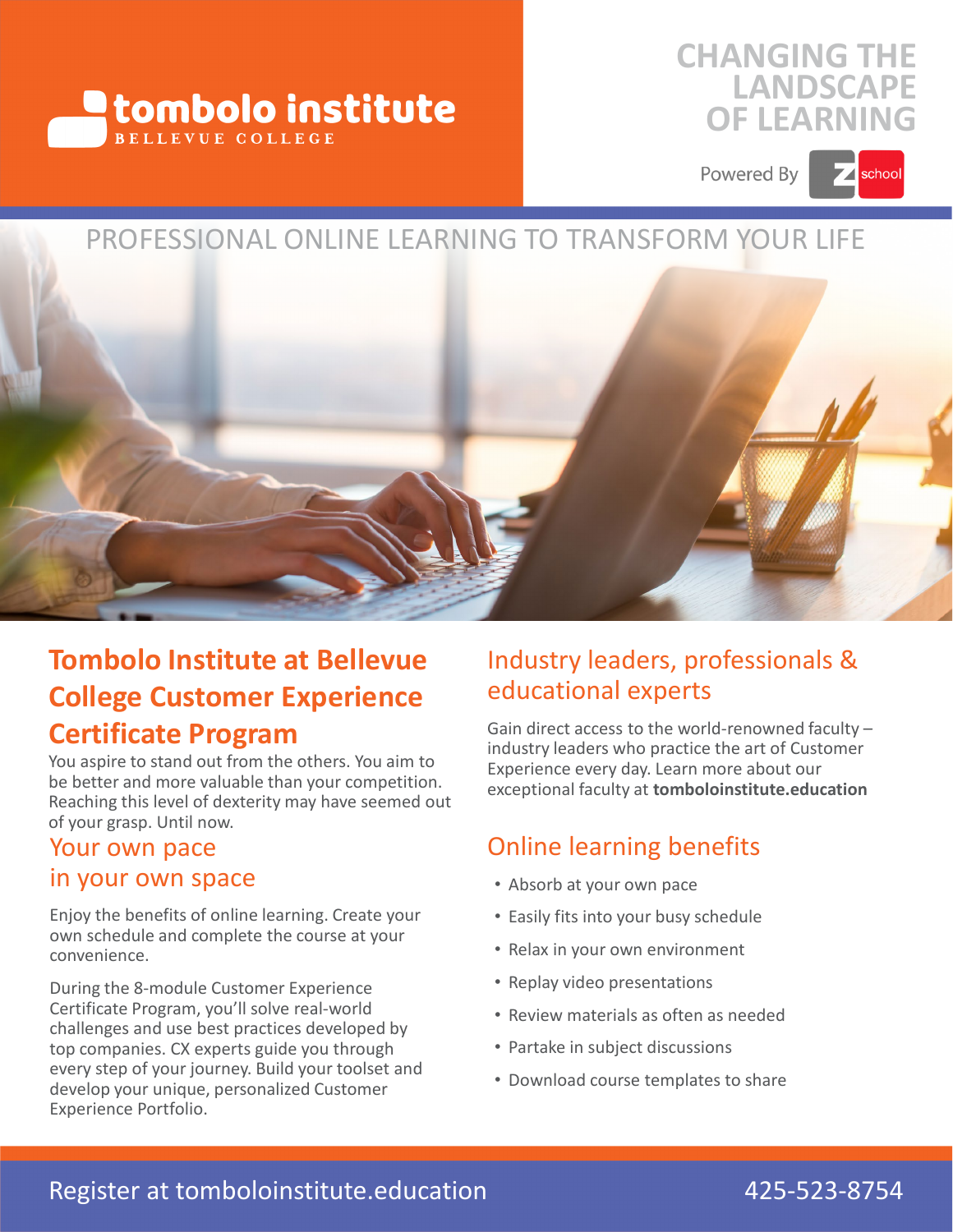

## **PROGRAM SUMMARY**

No other program delivers like Tombolo Institute at Bellevue College. You're broken away from the daily routine; immerse yourself in real-life challenges, expert thought leadership, strategy sessions, innovation frameworks, and customer experience cultures. Learn more details about the online Customer Experience Certificate Program at Tombolo Institute at Bellevue College, including takeaways and learning objectives, at **tomboloinstitute.education**

### **MODULE 1: CUSTOMER EXPERIENCE INTRODUCTION**

Discover the concept of customer experience and the definition used throughout this program. Find out what makes great experiences and poor experiences. Uncover the essential elements that draw us in and keep us coming back to our beloved brands.

- **I** Identify customer experience leaders and laggards.
- Discuss what sets experiences apart, driving you to advocate for the winners and jeer for the losers.
- Create your comparison scorecard to identify critical elements that set leaders apart from the rest.

### **MODULE 2: CUSTOMER EXPERIENCE STRATEGY FOR SUCCESS**

Learn about customer experience and why skillfully executing experience strategies lead to enormous rewards. When integrating customer experience into your organization, you'll achieve higher customer engagement, reduced churn, increased revenue, and greater employee satisfaction.

- Discover the elements that comprise an effective and strategic customer experience plan.
- Develop and discuss a clear customer experience vision for your own organization.
- **Create the critical goals and roadmap to help reach your customer experience vision.**

### **MODULE 3: YOUR CUSTOMERS, THEIR JOURNEY**

Customer Experience Journey Maps are arguably the most important instrument for capturing your customer's true interactions, emotionally and cognitively, with your company's brand. Discover your customers and their experiences, and use these strategic tools for communications, analysis, planning, management, and innovation.

- **Develop insightful customer personas and stories that promote cultural empathy and impact decisions.**
- Identify critical customer views of interactions throughout multi-channel touchpoints.
- Use journey maps to capture experiences and emotions, and improve the lives of your customers.

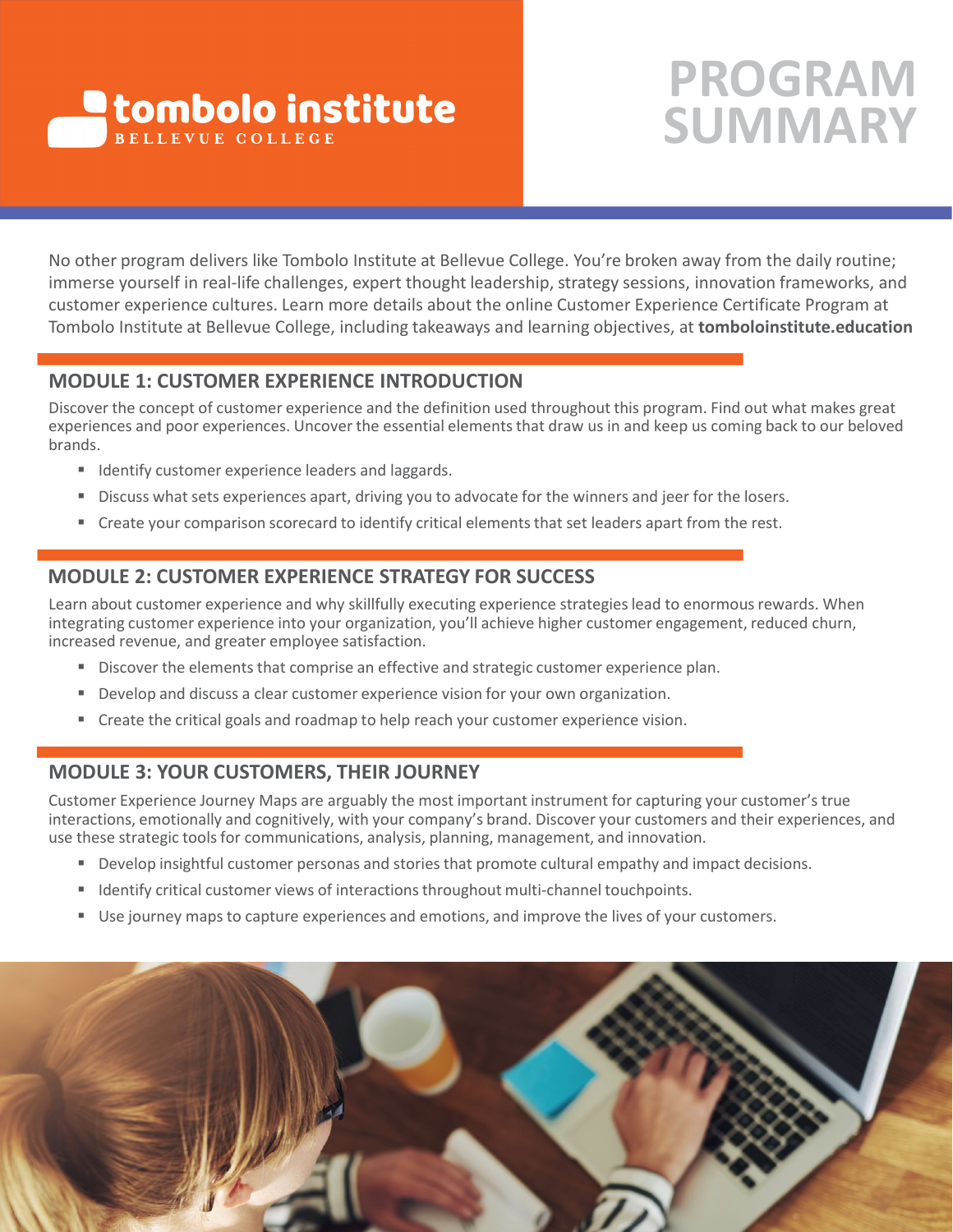

## **PROGRAM SUMMARY**

### **MODULE 4: ACCELERATE & IMPROVE DECISIONS WITH DATA**

Customer Experience initiatives fizzle quickly if you don't connect the dots between your customers' perceptions, touch points, service delivery, cost savings and ROI. Customer churn rates, share of wallet, Net Promoter Scores, average handling times, and cost of acquisition, can and need to tie to your bottom line.

- Explore leading practices that drive ongoing business improvements.
- Link customer perceptions with operational costs and profitability.
- **Discover the most relevant, actionable metrics for your organization to drive desired business results.**

### **MODULE 5: CUSTOMER-FOCUSED INNOVATION**

Customer-Focused Innovation is the perfect blend of theory, practice, strategy and invention. Innovating on behalf of your customers doesn't start with a problem statement – it starts with your customer. Learn to use empathy techniques to break through the culture barrier at your company, and close the "knowing-doing" gap.

- **Apply creative strategies that support innovation.**
- Gain insights to understand the needs of your customers.
- Work to improve customer experience while adding value they'll rave about.

### **MODULE 6: PRINCIPLES OF CUSTOMER RELATIONSHIP BUILDING**

Customer Experience is multi-faceted and relies on the strong relationships you build with your customers. Use the Customer Relationship Development Model to identify and define core elements to build relationships and improve overall experiences. Through collaboration and ideation, you create a maturity matrix specifically for your business.

- **Apply modern ideation and relationship building models.**
- **Develop your own Customer Experience based Customer Relationship Maturity Matrix.**
- **Discover essential elements and apply the Technology Framework for CRM and Customer Experience.**

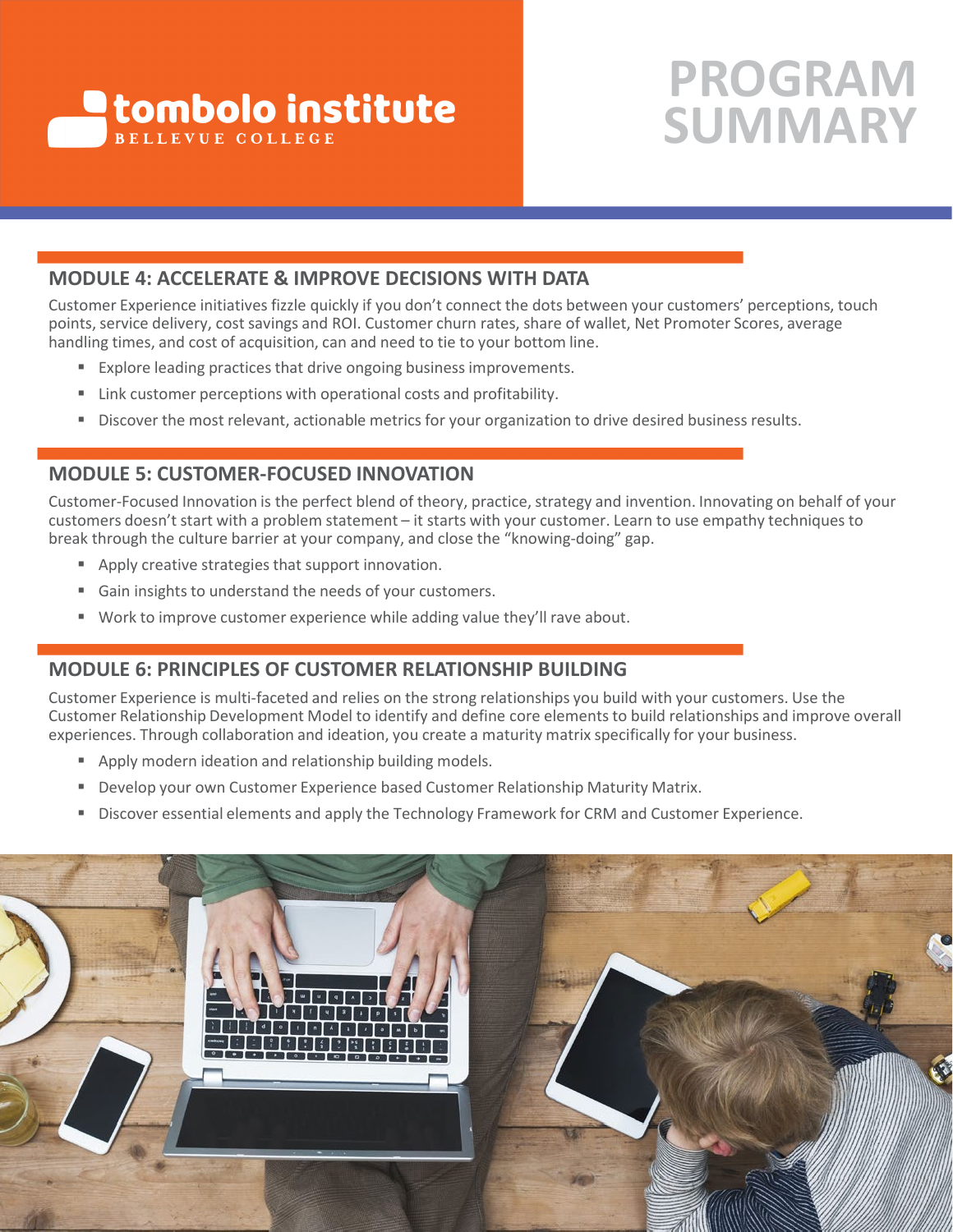

## **PROGRAM SUMMARY**

#### **MODULE 7: CUSTOMER FIRST CULTURE**

Today, the customer is almighty. Now is the time to educate yourself and your workforce to create a customer-first culture that positions you for the greatest, longest-term success. This isn't "blowing up" the culture you already have – it's embracing what you have and acting together to make a difference in how your brand is perceived.

- Accept the reality that your customer experience will never exceed your employee experience.
- **Engage the hearts and minds of your people.**
- **Define "how to work together" to deliver your brand promise and great customer experiences.**

### **MODULE 8: NAVIGATING POLITICS OF CHANGE**

Change is hard, people are resistant and the market is becoming more fiercely competitive every day. Organizations must quickly evolve or be left behind. It takes a special leader to navigate these waters and get your entire organization marching to the same drummer. Arm yourself with these indispensable leadership skills.

- Discover how to drive adoption across your entire organization.
- **Successfully jumpstart your role by gaining quick wins and bring others along with you.**
- Become a successful change-agent for experience-first thinking and inspire change.

### Lead the CX Movement with Your Certificate from Tombolo Institute at Bellevue College

Your Tombolo Institute at Bellevue College Customer Experience Certificate provides you the differentiating factor. It proves that you have completed all modules, as well as the cumulative Capstone Project. You'll walk away with confidence and your own, professional Customer Experience Portfolio.

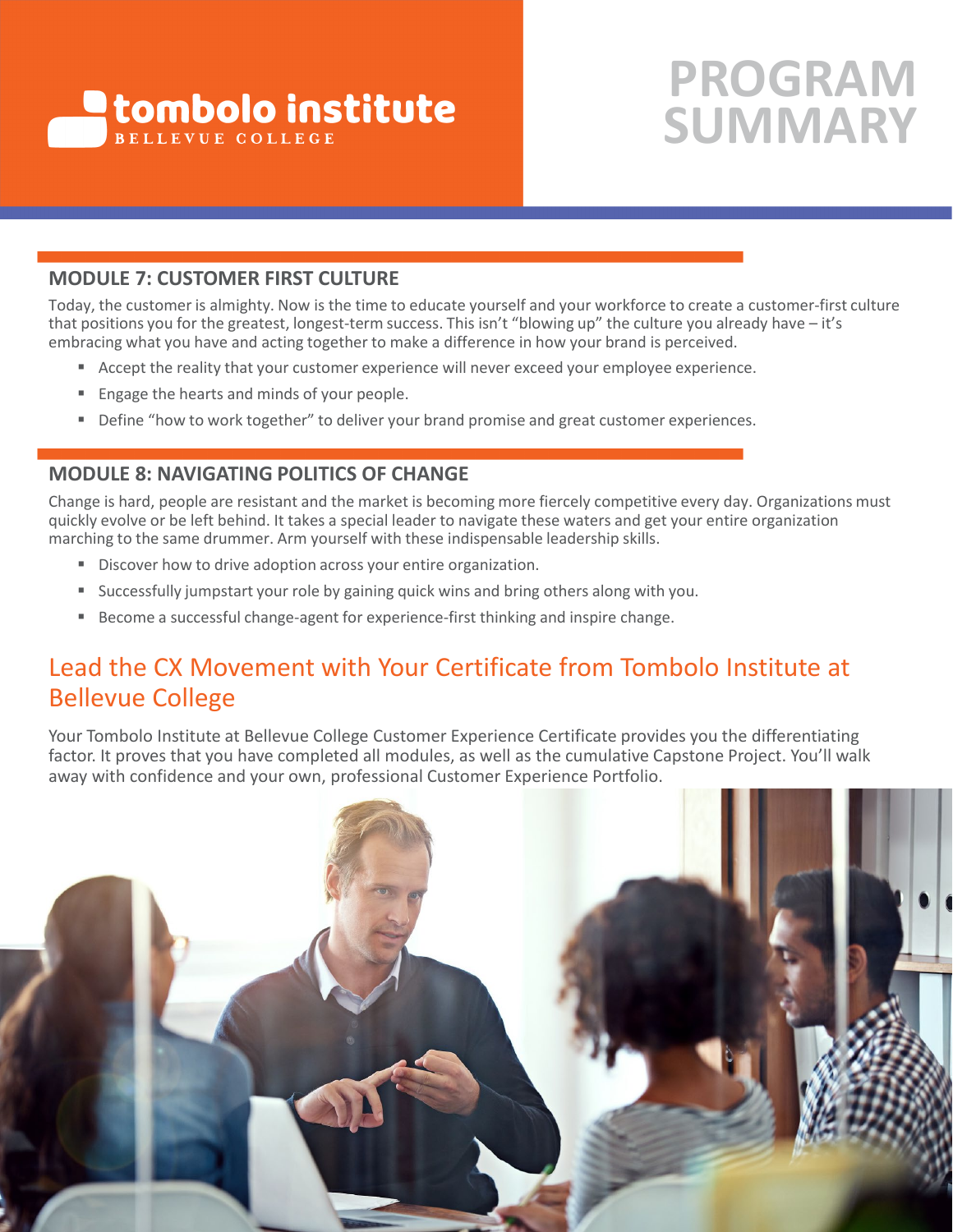# **Combolo institute**

## **FACULTY & LEADERSHIP**

Our leadership team sets us apart. From best-selling Customer Experience authors and strategists, to Chief Customer Officers, all are experts in their field. View the complete bios of our Faculty and Leadership Board, at **tomboloinstitute.education**



### **CAROL BUEHRENS**

Carol is the author of 'Happy RAVING Customers!' and is a leading CX expert. She has a wealth of skills and expertise to draw from, constructing customer experiences for over 30 years for major companies such as Liberty Mutual, Northrop, McDonnell-Douglas, Bechtel, GE, Mercury Marine, and ICW Group Insurance Companies.



### **JC QUINTANA**

The author of 'Serious Relationships' and 'Speaking Frankly About Customer Relationship Management', JC focused on business relationship success. He is a fervent believer in the importance of winning and keeping customers, employees, and business partners through similar relationship-building strategies.

#### **MICHAEL TRUETT**

Michael is known for creating, improving and executing Collaborative Design Thinking sessions and Customer Experience frameworks across diverse industries at different stages of growth. He has worked with companies such as Spotify, The New York Times, Dow Jones, Tech start-ups, and Telecom providers globally.

#### **JORDAN ZIMMERMAN**

Jordan Zimmerman is Founder, Chairman and architect of Zimmerman Advertising, now the 14th largest advertising agency in the world with published billings in excess of \$3 billion. In 2015, Jordan co-founded Zschool, an educational consulting firm focused on helping universities develop world-class executive education programs.



#### **ERICH DIETZ**

Erich is the Vice President of Worldwide Strategic Accounts for InMoment. He has over 15 years of executive experience spanning consulting, business development, and solutions architecture. He is also a designated CXPA Expert and regular contributor to the community's Google+ Hangouts and other events.





#### **JP SAINI**

As Chief Information Officer for TRC, JP focuses on leveraging technology to digitally transform business and support profitable growth through improving customer experiences. JP is passionate about the mix of CX and technology and the impact of ensuring infrastructure is reliable, maintainable, scalable, flexible, and secure for all customers.